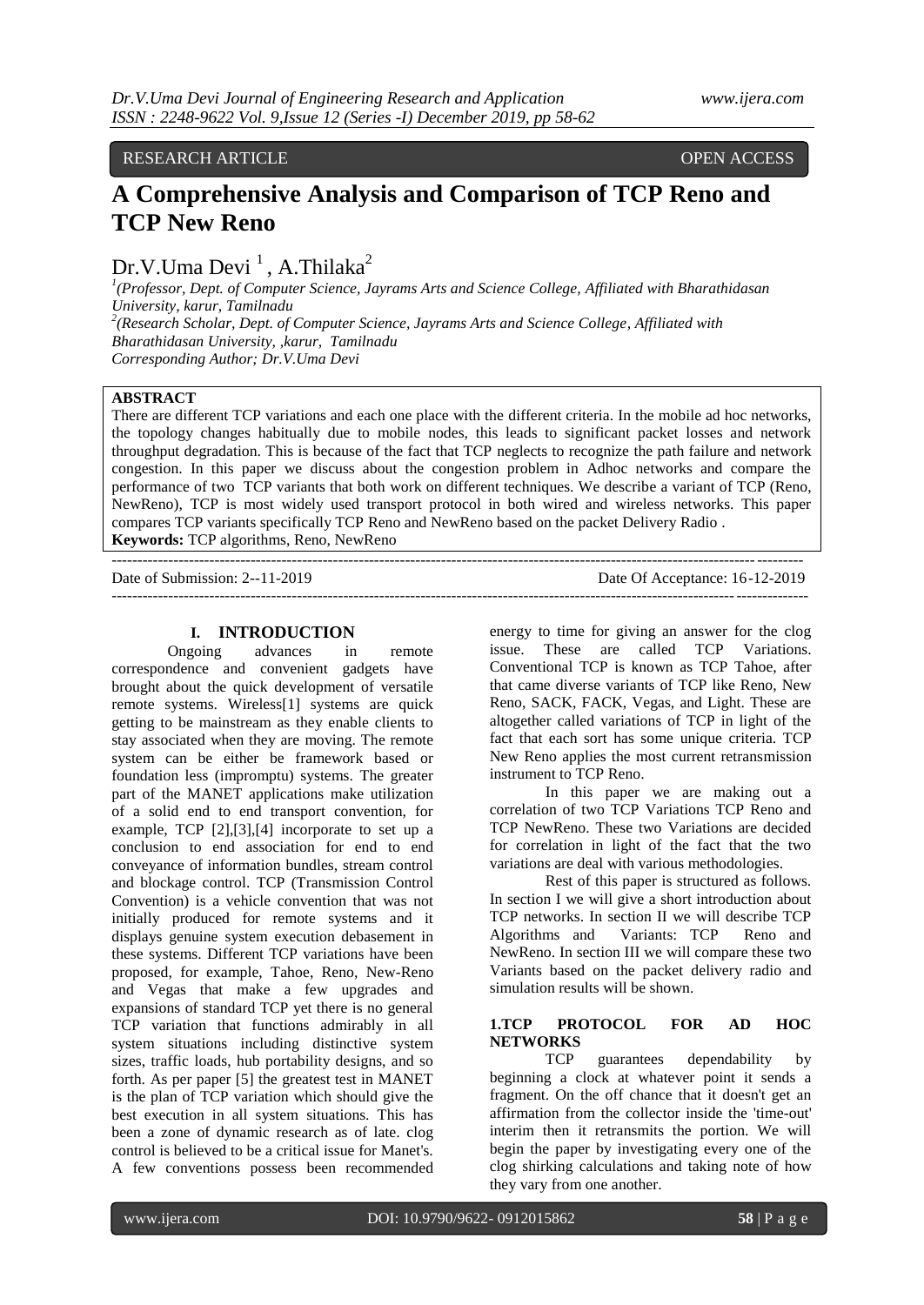TCP gives solid information exchange full duplex association and stream control systems which incorporate the evasion of systems clog. At every entry of a bundle to the goal, an ACK is sent back to the source with the data of the following arrangement number that is normal (Fig.1).



**Figure-1** Flow control based on congestion window

# **1.1. Slow Start**

TCP bundle transmissions are timed by the approaching affirmations. Anyway there is an issue when an association first begins up cause to have affirmations you need information in the system and to place information in the system you require affirmations. Moderate begins recommends that the sender set the clog window to 1 and after that for each ACK got it increment the CWD by 1. so in the first round excursion time(RTT) we send 1 parcel, in the second we send 2 and in the third we send 4. Consequently we increment exponentially until the point that we lose a parcel which is an indication of blockage. When we experience clog we diminishes our sending rate and we lessen blockage window to one. Also, begin once again once more. Sooner or later the limit of the web can be come to, and a middle switch will begin disposing of bundles. This tells the sender that its blockage window has gotten excessively vast.

#### **1.2. Congestion avoidance**

New RENO is a slight modification over TCP-RENO. It can recognize various package setbacks and along these lines is fundamentally increasingly profitable that RENO if there should be an occurrence of various bundle disasters. The brisk transmit organize is proportional to in Reno. The refinement in the speedy recovery arrange which mulls over various re-transmissions in new-Reno. Obstruct can happen when data arrives on a noteworthy pipe (a speedy LAN) and gets passed on a smaller pipe (a slower WAN). Obstruct can similarly happen when diverse data streams meet up at a switch whose yield limit isn't actually the total of the wellsprings of information. Obstruct avoidance is a way to deal with oversee lost

bundles. In the Obstruct Avoidance computation a retransmission clock ending or the social affair of duplicate ACKs can surely hail the sender that a framework blockage condition is going on. The sender expeditiously sets its transmission window to one part of the present window gauge (the base of the blockage window and the authority's advanced window measure), anyway to something like two sections. In case blockage was exhibited by a timeout, the obstruct window is reset to one segment, which normally puts the sender into Moderate Start mode. If blockage was shown by duplicate ACKs, the Brisk Retransmit and Fast Recovery computations are gathered.



**Figure-2:**Slow start and congestion avoidance

#### **1.3. Fast retransmit**

Right when a duplicate ACK is gotten, the sender does not know whether it is in light of the fact that a TCP parcel was lost or fundamentally that a section was conceded and escaped ask for at the beneficiary. Routinely near two or three duplicate ACKs should be gotten when fundamental out of demand conditions exist. The TCP sender will expect enough time has snuck past for all parts to be fittingly re-asked for by the manner in which that the gatherer had enough time to send three duplicate ACKs. At whatever point no less than three duplicate ACKs are gotten, the sender does not believe that a retransmission clock will end before retransmitting the bit (as shown by the circumstance of the duplicate ACK in the byte stream). This system is known as the Fast Retransmit figuring and was first described in [6]. Rapidly following Snappy Retransmit is the Brisk Recovery computation.

#### **1.4. Fast recovery**

It is an enhancement that permits high throughput under moderate clog, particularly for substantial windows. The receipt of the copy ACKs reveals to TCP something other than a parcel has been lost. Since the recipient can possibly produce the copy ACK when another fragment is gotten,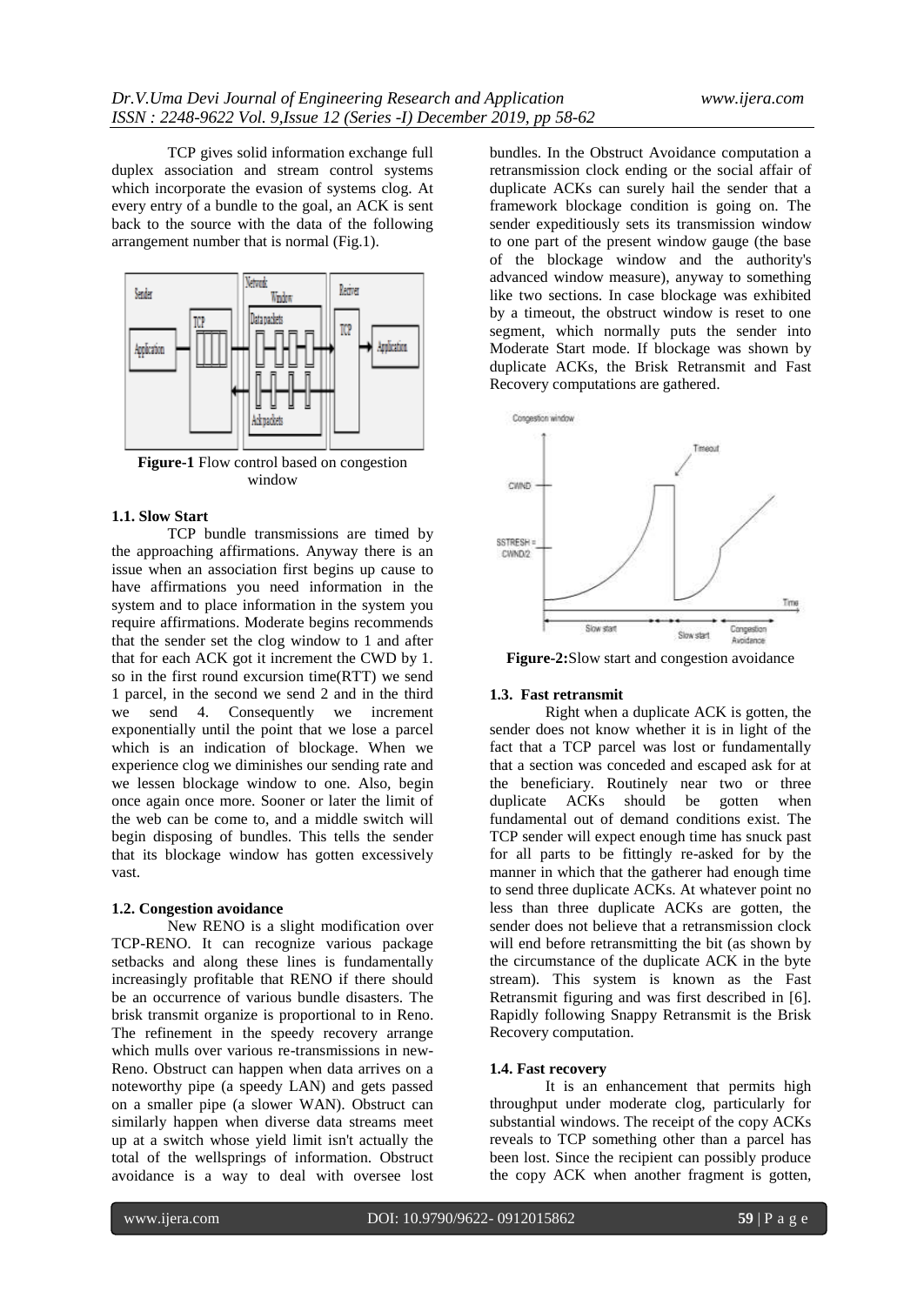that section has left the system and is in the beneficiary's cushion. The quick retransmit and quick recuperation calculations are generally executed together as pursues. [7]

1. At the point when the third copy ACK in succession is gotten, set ssthresh to esteem:  $ssth = min (cwnd/2, 2 MSS)$  (1)

Retransmit the missing fragment. Set cwnd to ssthresh in addition to multiple times the portion estimate. This expands the blockage window by the quantity of fragments that have left the system and which the opposite end has stored.

2. Each time another copy ACK arrives, increase cwnd by the section measure. This swells the blockage window for the extra section that has left the system. Transmit a bundle, whenever permitted by the new estimation of cwnd:

#### $\text{cwnd} = \text{ssth} + \text{no.}$  of dupacks received (2)

3. At the point when the following ACK arrives that recognizes new information, set cwnd to ssthresh (the esteem set in stage 1). This ACK ought to be the affirmation of the retransmission from stage 1, one round-trip time after the retransmission. Also, this ACK ought to recognize all the middle of the road portions sent between the lost bundle and the receipt of the primary copy ACK. This progression is blockage shirking, since TCP is down to one-a large portion of the rate it was at when the parcel was lost.

# **II. DESCRIPTION OF TCP VARIANTS 2.1. TCP Reno**

In TCP Reno[9] after the first retransmit the correspondence way pipe does not gets unfilled as in TCP Tahoe. Moreover, thusly it keeps up a key partition from move back begin to fill it again after a bundle hardship. Precisely when a solitary bundle is lost from a window of information, Reno keeps up it by Rapid Recuperation instrument.

In Reno when three DUPACK are gotten it is typical that zone was lost and that segment is transmitted without sitting tight for timeout. Something exceptional that is essential in Reno is that it doesn't lessen the blockage window to 1 since it drains the pipe rather it applies Smart Retransmit. The inadequacy with TCP Reno is it doesn't perform well if there should develop an occasion of different bundle disasters since they are hard to recognize.

#### **2.2.NEW-RENO**

New RENO is a slight change over TCP-RENO. It can see particular bundle fiascos and in this manner is significantly progressively proficient that RENO if there ought to be an event of various

package difficulties. The quick transmit arrange is equivalent to in Reno. The refinement in the quick recuperation sort out which considers different retransmissions in new-Reno. At whatever point new-Reno enters fast recuperation it watches the maximums separate which is awesome. The energetic recuperation arrange continues as in Reno, at any rate when another ACK is gotten then there are two cases:

On the off chance that it ACK's start and end the zones which were astounding when we entered fast recuperation by then it leaves smart recuperation and sets CWD to ssthresh and proceeds with stop up evasion like Tahoe.

On the off chance that the ACK is a halfway ACK, it finds that the going with part in line was lost and it re-transmits that section and sets the measure of copy ACKS found the opportunity to zero. It leaves Smart recuperation when the majority of the information in the window is seen [8].



## **III. COMPARISON OF TCP VARIANTS 3.1. Simulation Environment**

All the reproduction work is completed utilizing TCP variations (Reno, NewReno) with DSR steering convention .System traffic is given by utilizing Record Exchange Convention (FTP) application. Record Exchange Convention (FTP) speaks to the Document Exchange Convention server and customer.

**Table 1:** simulation environment

| <b>Mobility model Random Way Point</b>  |
|-----------------------------------------|
| Minimum speed 0 mps                     |
| Maximum 30 mps                          |
| Pause time 5s, 10s, 15s, 20s, 25s, 30s. |
| Simulation Time 200s                    |
| <b>Terrain</b>                          |
| Coordination $1500 * 1500$ m            |
| Connection                              |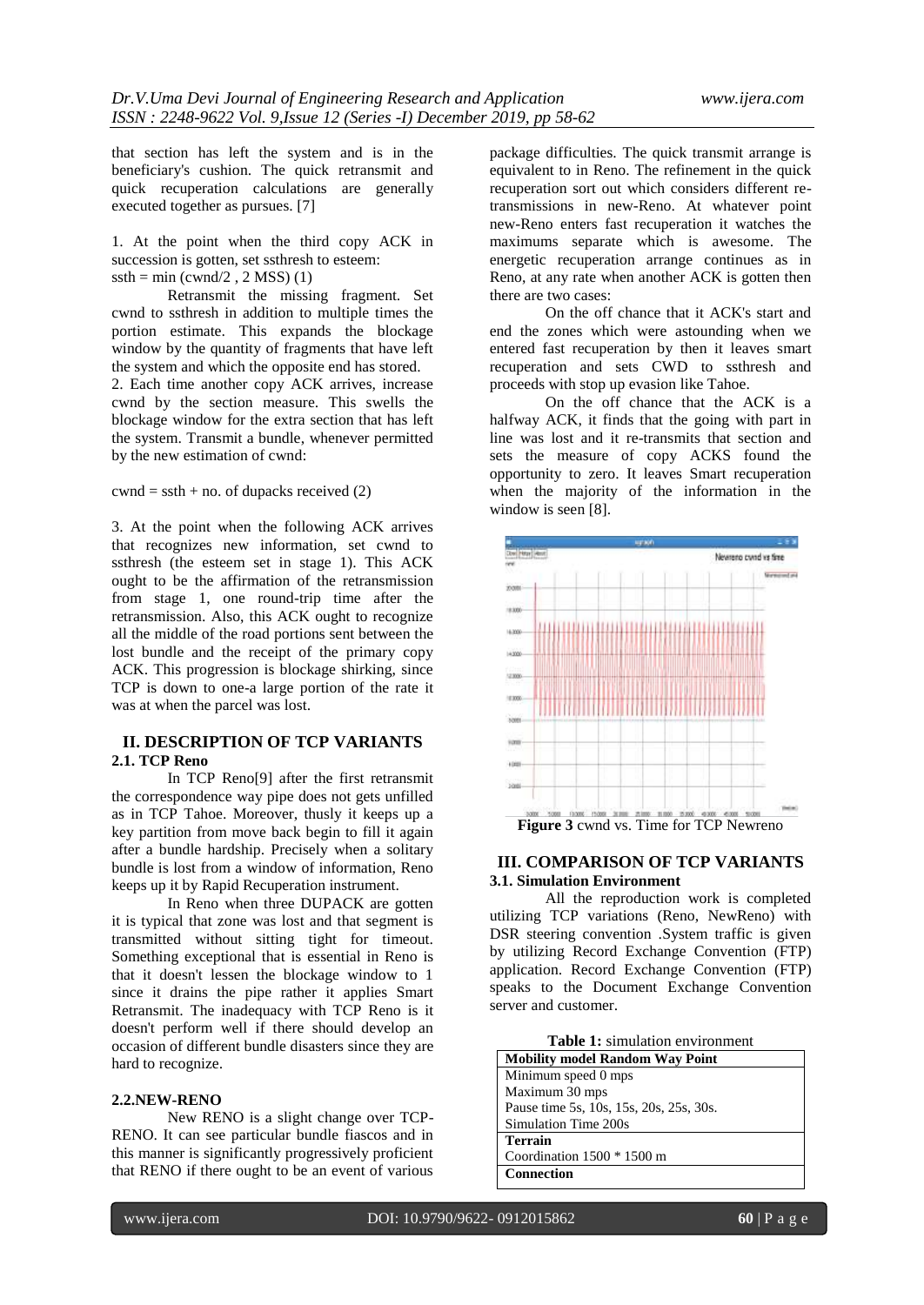| FTP (File transfer protocol): 41 (client) to 1        |
|-------------------------------------------------------|
| (server)                                              |
| Item size 512(byte)                                   |
| Radio/physical laver parameters:                      |
| Radio type: 802.11b Radio                             |
| Data rate: 2Mbps                                      |
| Packet reception model: Bit error rate (bpsk.ber)     |
| <b>MAC Protocol: 802.11</b>                           |
| <b>Protocol:</b> DSR<br>(Dynamic<br>Routing<br>Source |
| Routing)                                              |
|                                                       |
| <b>Transport Protocol: TCP Tahoe, TCP Reno, TCP</b>   |
| Lite                                                  |

### **3.2. Simulation Methodology**

Performance metrics used for this works are as follows:

**3.2.1. Throughput**: It is the measure of the number of packets successfully transmitted to their final destination per unit time. It is the ratio between the numbers of sent packets vs. received packets

**3.2.2. Packet Delivery Ratio:** The ratio between the number of packets originated[9] by the application layer FTP sources and the number of packets received by the FTP sink at the final destination.

## **3.3. Results**

Our examination of the outcome guides us to presume that: Throughput is likewise normal if there should arise an occurrence of TCP Reno. Reno perform extremely well over TCP when the parcel conveyance radio are little. In any case, when we have high parcel conveyance radio in one window then RENO doesn't perform excessively well New Reno can recognize low parcel convey and in this way is significantly more productive that RENO in case of numerous bundle misfortunes and throughput.



**Figure-4**:No of Node vs. Packet Delivery Radio

# **IV. CONCLUSION**

To finish up this territory is, Reno doesn't lessen the blockage window an excess of rashly. The focal points that it has in blockage shirking and data transfer capacity usage over NewReno exist here also. In NewReno, clog shirking components to distinguish 'beginning' blockage are extremely effective and use arrange assets considerably more proficiently. Due to its altered clog shirking and moderate begin calculation there are less retransmits. Since, TCP does not recognize blockage misfortunes and irregular misfortunes, the throughput of a TCP association over a remote connection may endures.

# **REFERENCES**

- [1]. A. Bon, C. Caini, T. De Cola, R. Firrincieli, D. Lacamera, M. Marchese, An integrated testbed for wireless advanced transport protocols and architectures, in: Proc. IEEE TridentCom, Barcelona, Spain, Mar. 2006, pp. 522-525.
- [2]. Stevens, W., TCP/IP Illustrated, Volume 1: The Procols Addison- Wesley, 1994.
- [3]. J.Postel,"Transmission Control Protocol", RFC 793, September, 1981.
- [4]. M.Allman RFC 2582: TCP Congestion Control.Technical report 1999.
- [5]. Saylee Gharge, Ajinkya Valanjoo: "Review of different TCP variants in Ad hoc networks", VESIT, International Technological Conference-2014 (I-TechCON), Jan. 03 – 04, 2014.
- [6]. Van Jacobson, Congestion Avoidance and Control. Computer Communications